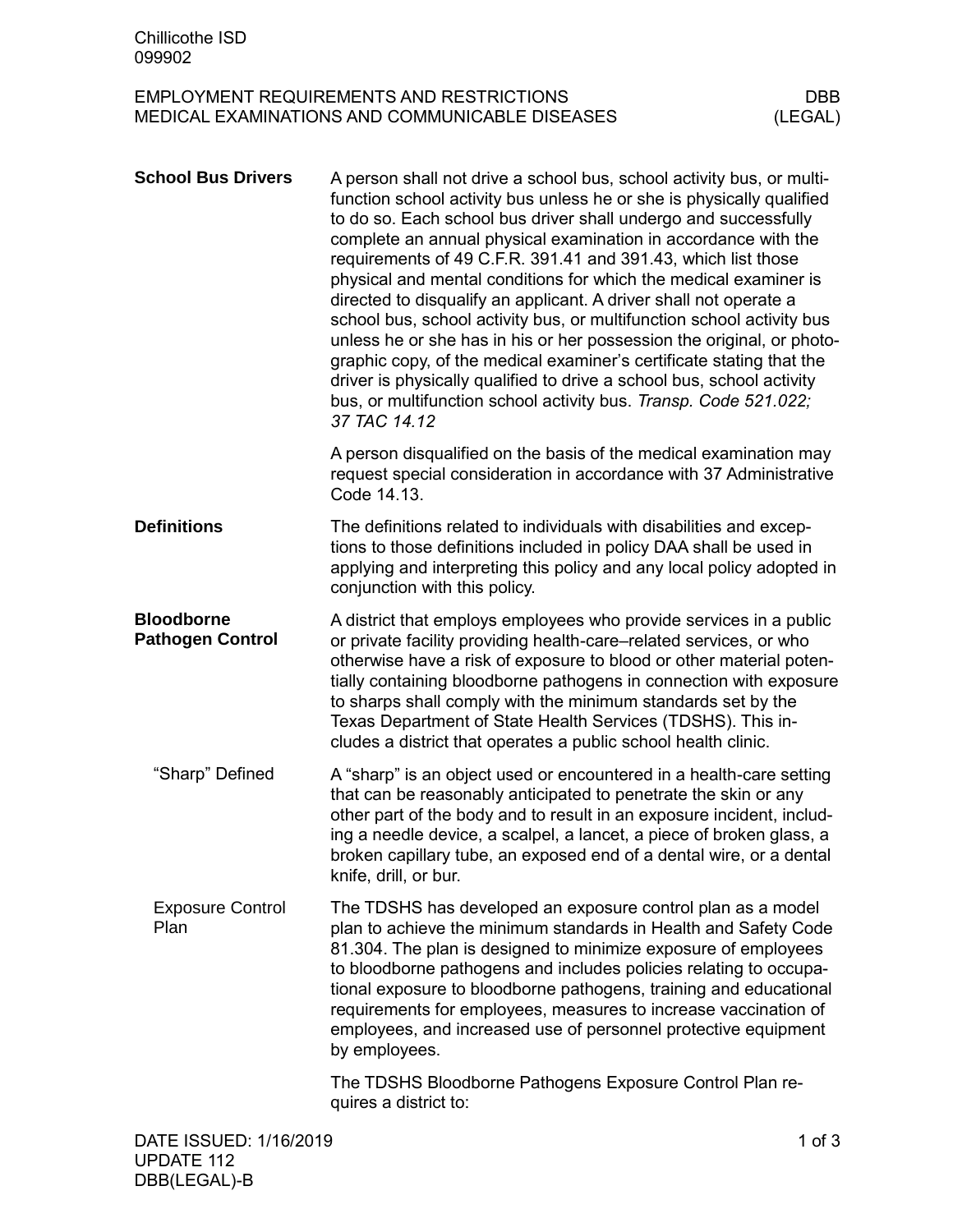## EMPLOYMENT REQUIREMENTS AND RESTRICTIONS DBB<br>MEDICAL EXAMINATIONS AND COMMUNICABLE DISEASES (LEGAL) MEDICAL EXAMINATIONS AND COMMUNICABLE DISEASES

|                                                                                                       | 1. | Develop, review annually, update as necessary, and docu-<br>ment its actions regarding a comprehensive exposure control<br>plan appropriate to the district and its particular facilities;                                                                                                                                                                                                                                                                                                                                                                                                                                                                                                 |            |
|-------------------------------------------------------------------------------------------------------|----|--------------------------------------------------------------------------------------------------------------------------------------------------------------------------------------------------------------------------------------------------------------------------------------------------------------------------------------------------------------------------------------------------------------------------------------------------------------------------------------------------------------------------------------------------------------------------------------------------------------------------------------------------------------------------------------------|------------|
|                                                                                                       | 2. | Provide, at district expense, personal protective equipment<br>and Hepatitis B vaccinations to affected employees, and if an<br>employee declines to be vaccinated, maintain a record of the<br>employee's written refusal;                                                                                                                                                                                                                                                                                                                                                                                                                                                                |            |
|                                                                                                       | 3. | Provide to affected employees pre-service and annual re-<br>fresher training as described in the TDSHS Exposure Control<br>Plan;                                                                                                                                                                                                                                                                                                                                                                                                                                                                                                                                                           |            |
|                                                                                                       | 4. | Record all exposure incidents (e.g., "sticks" by needles or<br>other "sharps") in a sharps injury log and report the sharps in-<br>jury to TDSHS on a standardized form; and                                                                                                                                                                                                                                                                                                                                                                                                                                                                                                               |            |
|                                                                                                       | 5. | Provide a post-exposure evaluation and follow up with an em-<br>ployee who has a sharps injury.                                                                                                                                                                                                                                                                                                                                                                                                                                                                                                                                                                                            |            |
|                                                                                                       |    | Health and Safety Code 81.301-.307; 25 TAC Ch. 96                                                                                                                                                                                                                                                                                                                                                                                                                                                                                                                                                                                                                                          |            |
| <b>Cost of Testing</b>                                                                                |    | If certified emergency medical services personnel, an emergency<br>response employee or volunteer, or a first responder who renders<br>assistance at the scene of an emergency or during transport to the<br>hospital is accidentally exposed to blood or other body fluids of a<br>patient, the hospital to which the patient is transported shall take<br>reasonable steps to test the patient for hepatitis B, hepatitis C, HIV,<br>or any reportable disease. A district that employs the person, or for<br>which the person works as a volunteer in connection with rendering<br>the assistance, is responsible for paying the costs of the test.<br>Health and Safety Code 81.095(b) |            |
| <b>Genetic Information</b>                                                                            |    | Any receipt of genetic information in response to a request for<br>medical information shall be deemed inadvertent if a district uses<br>language such as that at 29 C.F.R. 1635.8(b)(1)(i)(B). 29 C.F.R.<br>1635.8(b)(1)(i)(A) [See DAB]                                                                                                                                                                                                                                                                                                                                                                                                                                                  |            |
| <b>Pre-employment</b><br>Inquiries and<br><b>Employment</b><br><b>Entrance</b><br><b>Examinations</b> |    | A district shall not conduct a medical examination or make inquiries<br>of a job applicant as to whether such applicant is an individual with<br>a disability or as to the nature or severity of a disability, except as<br>provided below. However, a district is permitted to make pre-em-<br>ployment inquiries into the ability of an applicant to perform job-re-<br>lated functions, such as asking an applicant to describe or demon-<br>strate how, with or without reasonable accommodation, the<br>applicant will be able to perform job-related functions. 42 U.S.C.<br>12112(d)(2); 29 C.F.R. 1630.14(a)                                                                       |            |
|                                                                                                       |    | A district may require a medical examination (and/or inquiry) after<br>an offer of employment has been made to a job applicant and prior                                                                                                                                                                                                                                                                                                                                                                                                                                                                                                                                                   |            |
| DATE ISSUED: 1/16/2019                                                                                |    |                                                                                                                                                                                                                                                                                                                                                                                                                                                                                                                                                                                                                                                                                            | $2$ of $3$ |